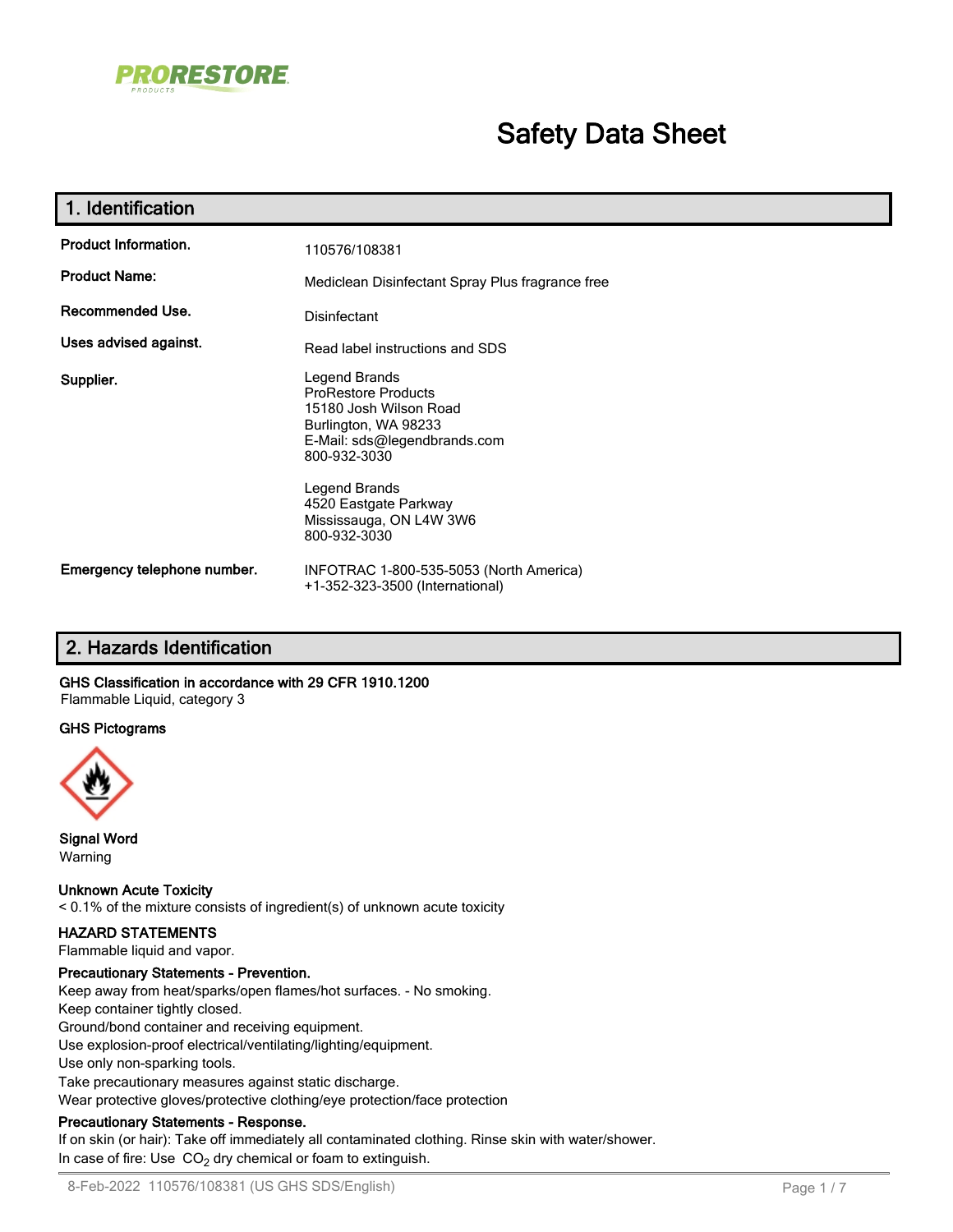### **Precautionary Statements - Storage.**

Store in a well-ventilated place. Keep cool.

### **Precautionary Statements - Disposal.**

Dispose of contents in accordance with local/regional/national/international regulations.

| 3. Composition/Information on Ingredients |              |  |  |
|-------------------------------------------|--------------|--|--|
| CAS-No.                                   | <u>Wt. %</u> |  |  |
| 67-63-0                                   | $2.5 - 10$   |  |  |
| 121-54-0                                  | $0.1 - 1.0$  |  |  |
| $90 - 43 - 7$                             | $0.1 - 1.0$  |  |  |
|                                           |              |  |  |

The exact percentage (concentration) of composition has been withheld as a trade secret.

# **4. First-aid Measures**

### **Description of first-aid measures.**

#### **General advice.**

Call a physician if irritation develops or persists. Show this safety data sheet to the doctor in attendance. If symptoms persist, call a physician. When symptoms persist or in all cases of doubt seek medical advice.

#### **Inhalation.**

Move to fresh air. If symptoms persist, call a physician. If not breathing, give artificial respiration.

#### **Skin contact.**

If skin irritation persists, call a physician. Wash off immediately with soap and plenty of water. Remove all contaminated clothes and shoes. If symptoms persist, call a physician. May cause slight irritation. Remove and wash contaminated clothing before re-use. Wash off immediately with plenty of water. If symptoms persist, call a doctor. Show this safety data sheet to the doctor in attendance.

#### **Eye contact.**

Rinse thoroughly with plenty of water for at least 15 minutes and consult a physician. If symptoms persist, call a physician. Remove contact lenses, if present.

#### **Ingestion.**

Do NOT induce vomiting. Never give anything by mouth to an unconscious person. If symptoms persist, call a physician. Call a physician immediately. Gently wipe or rinse the inside of the mouth with water.

#### **Symptoms.**

See Section 2.2, Label Elements and/or Section 11, Toxicological effects.

### **Notes to physician.**

Treat symptomatically.

# **5. Fire-fighting Measures**

### **Extinguishing media.**

### **Suitable extinguishing media.**

Water spray. Foam. Dry powder. Dry chemical. Alcohol-resistant foam. Use extinguishing measures that are appropriate to local circumstances and the surrounding environment. Carbon dioxide (CO<sub>2</sub>).

### **Extinguishing media which shall not be used for safety reasons.**

High volume water jet.

### **Special hazards arising from the substance or mixture.**

Flash back possible over considerable distance. Hazardous decomposition products formed under fire conditions.

### **Advice for firefighters.**

As in any fire, wear self-contained breathing apparatus pressure-demand, MSHA/NIOSH (approved or equivalent) and full protective gear.

# **6. Accidental Release Measures**

# **Personal precautions, protective equipment and emergency procedures.**

### **Personal precautions.**

Avoid contact with skin, eyes and clothing. Ensure adequate ventilation, especially in confined areas. Do not breathe vapors or spray mist.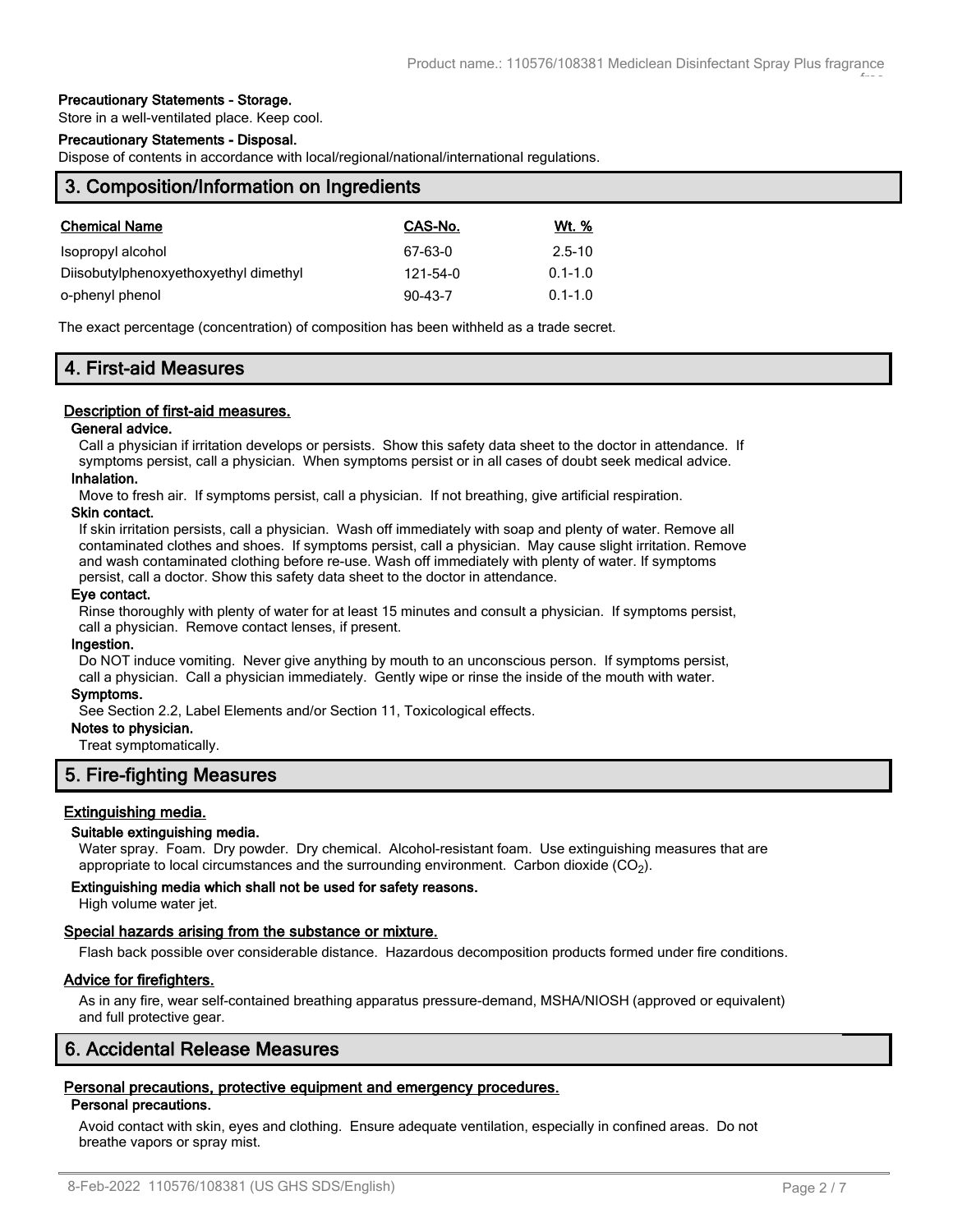free

### **Advice for emergency responders.**

Remove all sources of ignition. Use personal protection recommended in Section 8.

### **Environmental precautions.**

Prevent further leakage or spillage if safe to do so. Do not allow material to contaminate ground water system. Prevent product from entering drains. See Section 12 for additional Ecological information.

### **Methods and materials for containment and cleaning up.**

### **Methods for Containment.**

Prevent further leakage or spillage if safe to do so. Pick up and transfer to properly labeled containers. Use personal protective equipment. Remove all sources of ignition.

### **Methods for cleaning up.**

Use personal protective equipment as required.

### **Reference to other sections.**

See section 8 for more information.

# **7. Handling and Storage**

### **Conditions for safe storage, including any incompatibilities.**

### **Advice on safe handling.**

Handle in accordance with good industrial hygiene and safety practice. Keep away from sources of ignition - No smoking.

### **Hygiene measures.**

See section 7 for more information.

### **Storage Conditions.**

Keep containers tightly closed in a cool, well-ventilated place. Store in original container.

# **8. Exposure Controls/Personal Protection**

| <b>Ingredients with Occupational Exposure Limits</b><br><b>Chemical Name</b> | <b>ACGIH TLV-TWA</b> | <b>ACGIH-TLV STEL</b> | <b>OSHA PEL-TWA</b> | <b>OSHA PEL-CEILING</b> |
|------------------------------------------------------------------------------|----------------------|-----------------------|---------------------|-------------------------|
| Isopropyl alcohol                                                            | $200$ ppm            | $400$ ppm             | $400$ ppm           | N.E.                    |

**TLV = Threshold Limit Value TWA = Time Weighted Average PEL = Permissible Exposure Limit STEL = Short-Term Exposure Limit N.E. = Not Established**

### **Engineering Measures.**

Showers, eyewash stations, and ventilation systems.

### **Personal protective equipment.**

### **Eye/Face Protection.**

Safety glasses with side-shields.

### **Skin and body protection.**

Wear suitable protective clothing.

### **Respiratory protection.**

In case of insufficient ventilation wear suitable respiratory equipment.

# **9. Physical and chemical properties.**

### **Information on basic physical and chemical properties.**

| <b>Physical state</b>            | Liquid             |  |
|----------------------------------|--------------------|--|
| Appearance                       | Transparent liquid |  |
| Color                            | Colorless          |  |
| Odor                             | Alcohol            |  |
| <b>Odor Threshold</b>            | No Information     |  |
| рH                               | 6.5                |  |
| Melting/freezing point., °C (°F) | No Information     |  |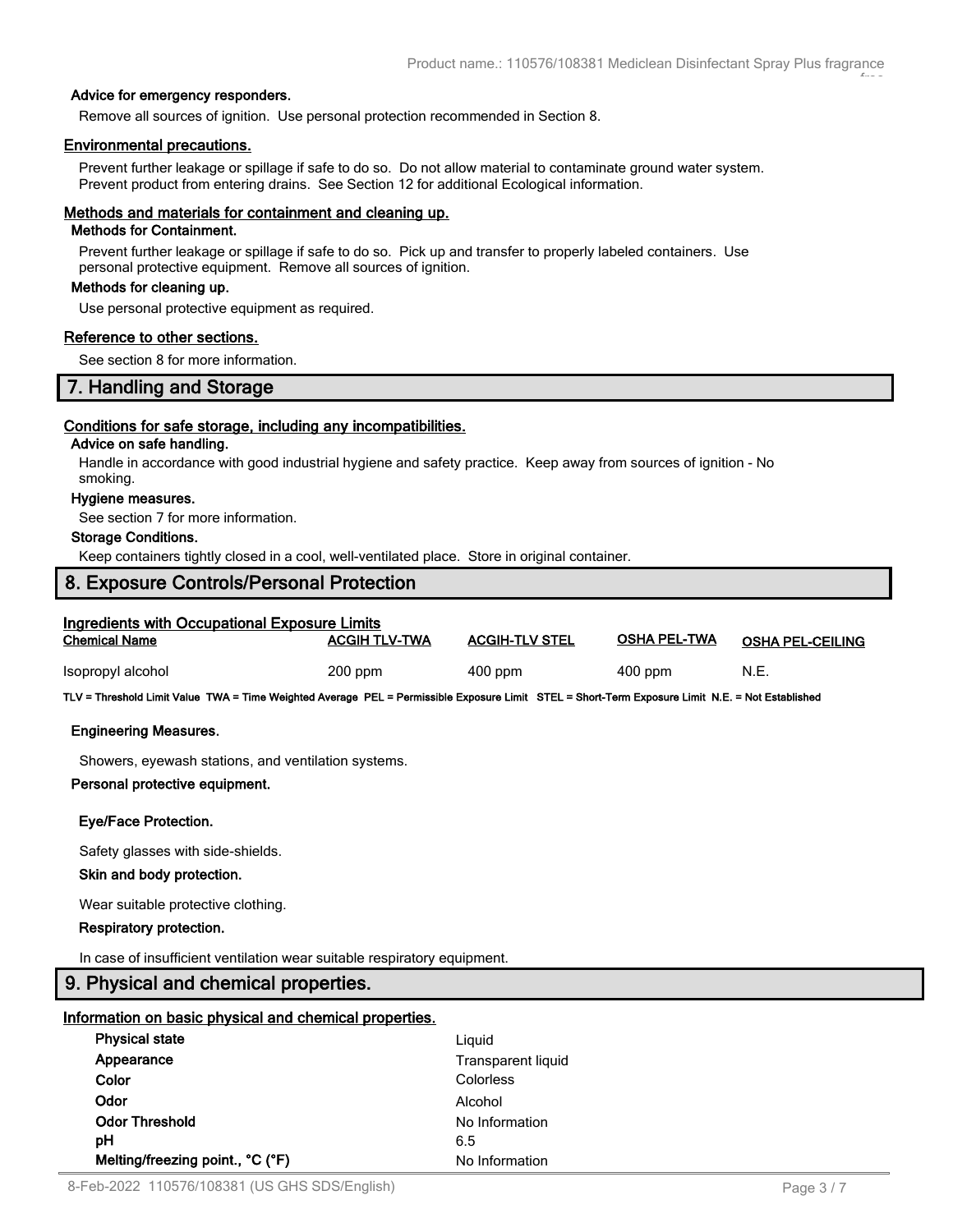| Flash Point., °C (°F)                     | 39 (102.20)              |
|-------------------------------------------|--------------------------|
| Boiling point/boiling range., °C (°F)     | 100 - 188 (212 - 370.4)  |
| <b>Evaporation rate</b>                   | No Information Available |
| <b>Explosive properties.</b>              | No Information           |
| Vapor pressure.                           | No Information           |
| Vapor density.                            | No Information           |
| Specific Gravity. (g/cm <sup>3</sup> )    | 0.990                    |
| Water solubility.                         | Dispersable in water     |
| Partition coefficient.                    | No Information           |
| Autoignition temperature°C                | No Information           |
| Decomposition Temperature °C.             | No Information           |
| Viscosity, kinematic.                     | No Information           |
| Other information.                        |                          |
| Volatile organic compounds (VOC) content. | $< 6\%$                  |
| Density, Ib/gal                           | No Information           |

# **10. Stability and Reactivity**

### **Reactivity.**

Stable under normal conditions.

#### **Chemical stability.**

Stable under recommended storage conditions.

### **Possibility of hazardous reactions.**

None known based on information supplied.

### **Conditions to Avoid.**

Strong oxidizing agents.

### **Incompatible Materials.**

None known based on information supplied.

### **Hazardous Decomposition Products.**

Carbon dioxide (CO<sub>2</sub>), carbon monoxide (CO), oxides of nitrogen (NO<sub>x</sub>), dense black smoke.

### **11. Toxicological Information**

### **Information on toxicological effects.**

**Acute toxicity.**

# **Product Information**

No Information

### **Component Information.**

| CAS-No.       | <b>Chemical Name</b>                  | LD50 Oral        | LD50 Dermal             | <b>LC50 Inhalation</b> |
|---------------|---------------------------------------|------------------|-------------------------|------------------------|
| 67-63-0       | Isopropyl alcohol                     | 5840 mg/kg (Rat) | 13,900 mg/kg<br>Rabbit) | N.I.                   |
| 121-54-0      | Diisobutylphenoxyethoxyethyl dimethyl | 295 mg/kg Rat    | N.I.                    | N.I.                   |
| $90 - 43 - 7$ | o-phenyl phenol                       | 2000 mg/kg Rat   | >5000 mg/kg<br>Rabbit   | N.I.                   |

N.I. = No Information

### **Skin corrosion/irritation.**

SKIN IRRITANT.

### **Eye damage/irritation.**

No Information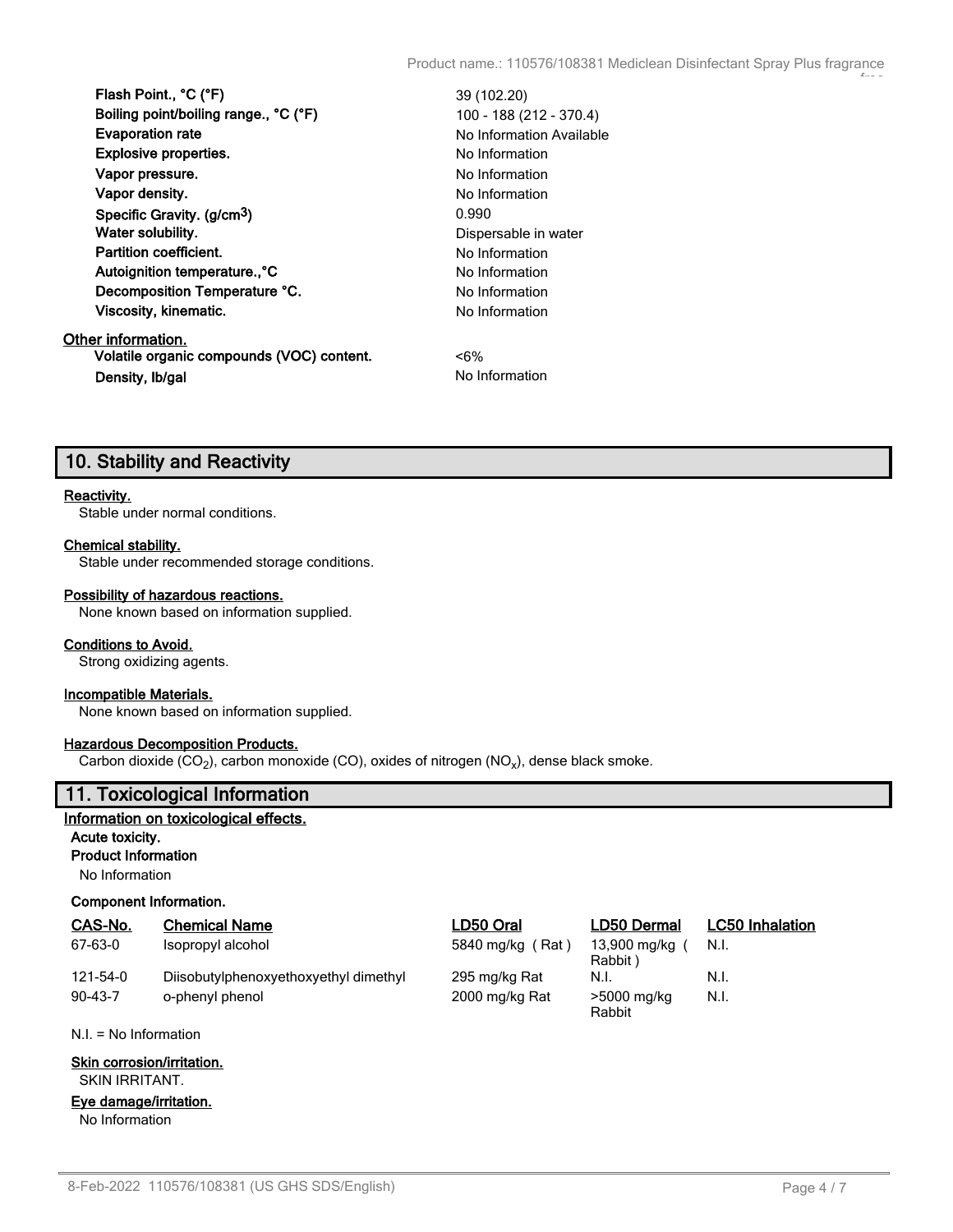# **Respiratory or skin sensitization.**

No Information

#### **Ingestion.**

No Information

# **Germ cell mutagenicity.**

No Information

### **Carcinogenicity.**

No Information

| .                                                                              |                                                                              |                             |            |                  |  |  |  |
|--------------------------------------------------------------------------------|------------------------------------------------------------------------------|-----------------------------|------------|------------------|--|--|--|
| CAS-No.<br>$90 - 43 - 7$                                                       | <b>Chemical Name</b><br>o-phenyl phenol                                      | <b>IARC</b><br>IARC Group 3 | <b>NTP</b> | <b>OSHA</b><br>- |  |  |  |
|                                                                                | Reproductive toxicity.<br>No Information                                     |                             |            |                  |  |  |  |
|                                                                                | Specific target organ systemic toxicity (single exposure).<br>No Information |                             |            |                  |  |  |  |
| Specific target organ systemic toxicity (repeated exposure).<br>No Information |                                                                              |                             |            |                  |  |  |  |
| Aspiration hazard.<br>No Information                                           |                                                                              |                             |            |                  |  |  |  |
| <b>Primary Route(s) of Entry</b><br>No Information                             |                                                                              |                             |            |                  |  |  |  |

# **12. Ecological Information**

### **Toxicity.**

0.71% of the mixture consists of ingredient(s) of unknown aquatic toxicity

# **Ecotoxicity effects.**

| Chemical Name                | Toxicity to algae                                                                                   | Toxicity to fish                                                                                                                                                                   | Toxicity to daphnia and other<br>aquatic invertebrates |
|------------------------------|-----------------------------------------------------------------------------------------------------|------------------------------------------------------------------------------------------------------------------------------------------------------------------------------------|--------------------------------------------------------|
| Isopropyl alcohol<br>67-63-0 | EC50 96 h Desmodesmus<br>subspicatus >1000 mg/L, EC50<br>72 h Desmodesmus subspicatus<br>>1000 mg/L | LC50 96 h Pimephales promelas<br>9640 mg/L, LC50 96 h<br>Pimephales promelas 11130 mg/<br>L, LC50 96 h Lepomis<br>macrochirus >1400000 $\mu$ g/L                                   | EC50 48 h Daphnia magna<br>13299 mg/L                  |
| o-phenyl phenol<br>$90-43-7$ | EC50 72 h Desmodesmus<br>subspicatus 0.85 mg/L                                                      | LC50 96 h Pimephales promelas<br>3.4 mg/L, LC50 96 h Lepomis<br>macrochirus 2.74 mg/L, LC50 96<br>h Oncorhynchus mykiss 2.75 mg/<br>L, LC50 96 h Poecilia reticulata<br>$5.8$ mg/L | EC50 48 h Daphnia magna 1 -<br>$2.5 \text{ mq/L}$      |

### **Persistence and degradability.**

No data are available on the product itself.

### **Bioaccumulative potential.**

Discharge into the environment must be avoided.

| CAS-No. | <b>Chemical Name</b> | log POW |
|---------|----------------------|---------|
| 67-63-0 | Isopropyl alcohol    | 0.05    |
| 90-43-7 | o-phenyl phenol      | 3.18    |

### **Mobility in soil.**

No information

# **Other adverse effects.**

No information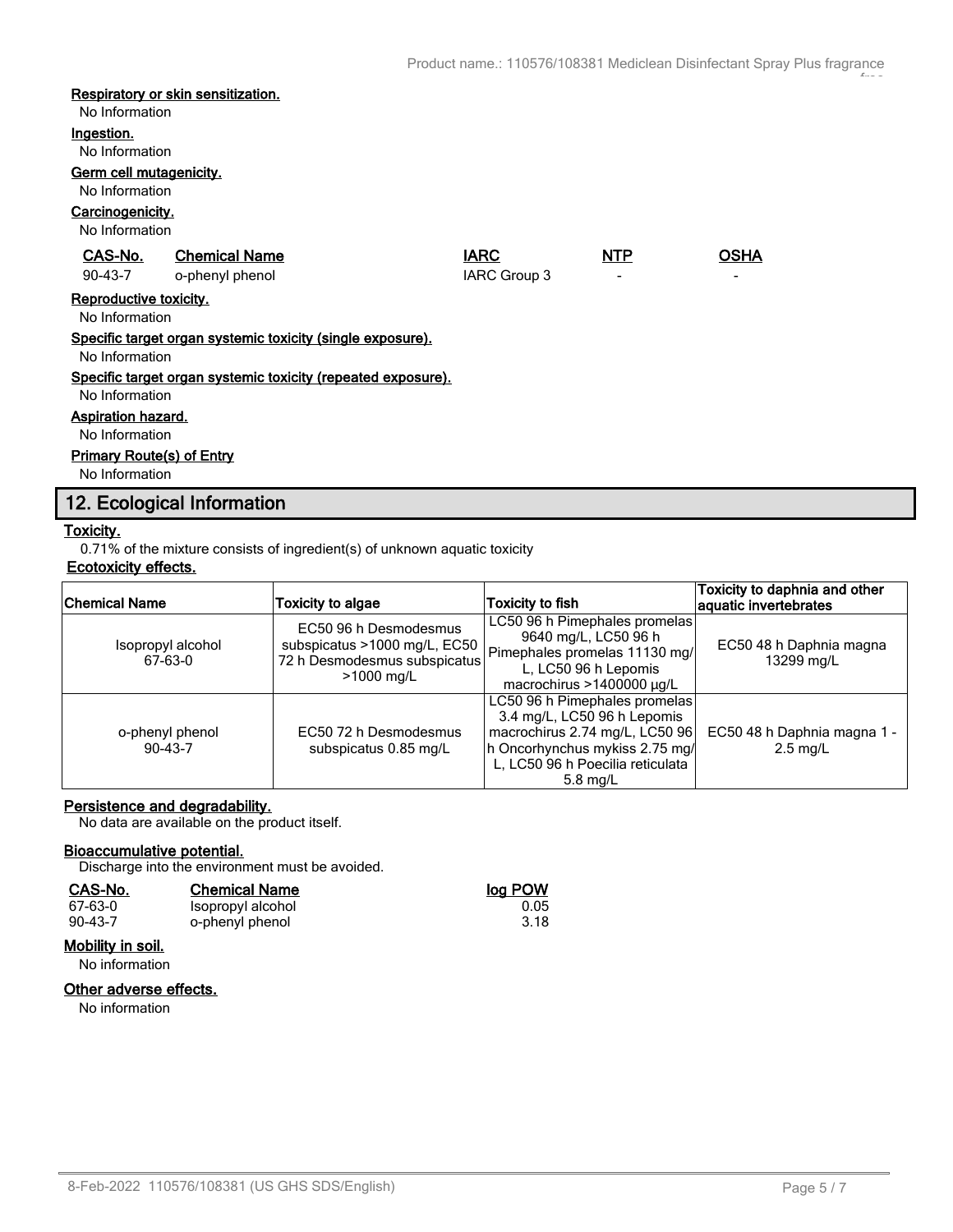# **13. Disposal Considerations**

### **Waste Disposal Guidance.**

Disposal of wastes: (All containers)

Pesticide Disposal: Wastes resulting from the use of the product may be disposed of on site or at an approved waste disposal facility. Container Disposal: Nonrefillable container. Do not reuse or refill this container. Triple rinse (or equivalent). Then offer for recycling, if available or puncture and dispose of in sanitary landfill, or incineration, or, if allowed by state and local authorities, by burning. If burned stay out of smoke. Disposal should be in accordance with applicable regional, national and local laws and regulations.

# **14. Transport Information**

# **DOT**

| <b>Shipping Name:</b><br><b>Hazard Class:</b><br>UN/NA Number:<br>Packing Group: | Not regulated (If shipped in NON BULK packaging by ground transport)<br>3<br>1993<br>Ш |
|----------------------------------------------------------------------------------|----------------------------------------------------------------------------------------|
| IMDG                                                                             | No Information                                                                         |
| IATA                                                                             | No Information                                                                         |

# **15. Regulatory Information**

# **International Inventories:**

| TSCA                 | Complies                                                                                            |
|----------------------|-----------------------------------------------------------------------------------------------------|
| DSL                  | Complies                                                                                            |
| <b>DSL/NDSL</b>      | Complies                                                                                            |
| <b>EINECS/ELINCS</b> |                                                                                                     |
| ENCS                 | Complies                                                                                            |
| IECSC                | Complies                                                                                            |
| KECI                 | Complies                                                                                            |
| <b>PICCS</b>         | Complies                                                                                            |
| AICS                 | Complies                                                                                            |
| NZIoC                | Complies                                                                                            |
| TCSI                 |                                                                                                     |
| <b>TSCA</b>          | United States Toxic Substances Control Act Section 8(b) Inventory.                                  |
| <b>DSL</b>           | Canadian Domestic Substances List.                                                                  |
| <b>DSL/NDSL</b>      | Canadian Domestic Substances List/Canadian Non-Domestic Substances List                             |
| <b>EINECS/ELINCS</b> | European Inventory of Existing Commercial Substances/ European List of notified Chemical Substances |
| <b>ENCS</b>          | Japan Existing and New Chemical Substances.                                                         |
| <b>IECSC</b>         | China Inventory of Existing Chemical Substances.                                                    |
| <b>KECL</b>          | Korean Existing and Evaluated Chemical Substances.                                                  |
| <b>PICCS</b>         | Philippines Inventory of Chemicals and Chemical Substances.                                         |
| <b>AICS</b>          | Australian Inventory of Chemical Substances.                                                        |
| <b>NZIoC</b>         | New Zealand Inventory of Chemicals.                                                                 |
| <b>TCSI</b>          | <b>Taiwan Chemical Substance Inventory</b>                                                          |

# **U.S. Federal Regulations:**

# **SARA SECTION 313:**

This product contains the following substances subject to the reporting requirements of Section 313 of Title III of the Superfund Amendment and Reauthorization Act of 1986 and 40 CFR part 372: .

| <b>Chemical Name</b> | CAS-No. | <b>Weight Percent</b> |
|----------------------|---------|-----------------------|
| Isopropyl alcohol    | 67-63-0 | 2.5-10                |